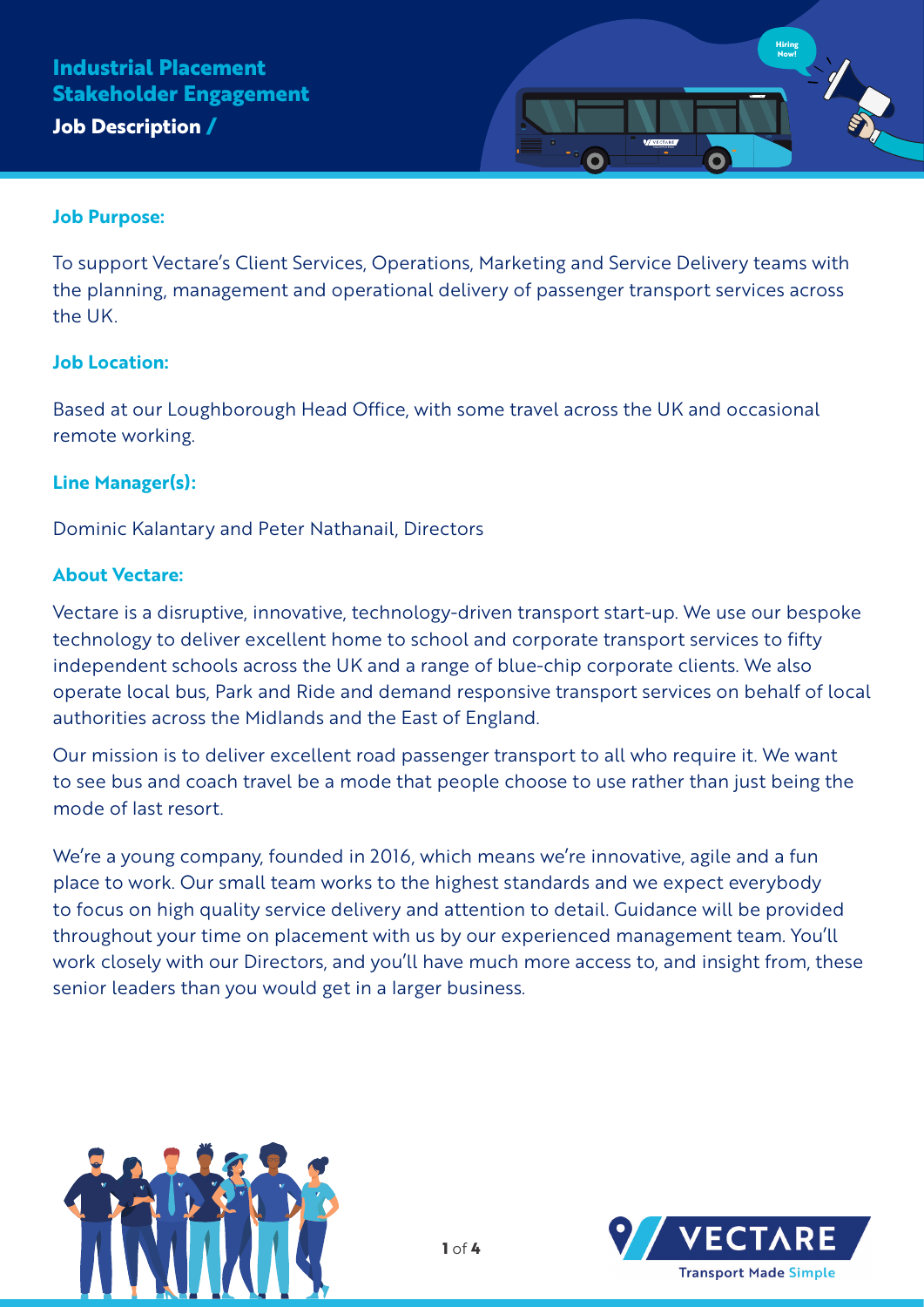At Vectare, we believe very strongly in valuing our staff, both as people and for the contribution that they can make to all levels of the business. This means that we'll treat you with respect, and we'll expect you to extend that same respect to everybody who you work with, at all levels of the business. We don't recognise the concept of somebody being 'just a placement student' – instead, we recognise each person as somebody with a specific skillset who does a job that aligns with that skillset.

Directors will frequently ask your opinion about high-level business decisions, and equally we'll want and expect you to speak up if you think of something that we could be doing better. Feedback is an essential part of our culture, and as such we need you to feel confident about sharing your opinions with senior management - this is very important for our business growth.

# **Main duties of the role:**

### **Client Services / Stakeholder Engagement**

- Build and maintain relationships with key clients, and be the first point of contact for clients, including schools and local authorities, logging and resolving / referring issues that are raised.
- Record and follow up operational action points raised by clients, liaising with other Vectare departments to ensure that action points are completed, and improvements are made where necessary, and then re-communicating updates to all stakeholders.

#### **Client Mobilisation**

- Work with newly acquired clients to support their onboarding to the Vectare platform.
- Train client and subcontractor staff in the use of the Vectare software suite.
- Record bespoke client requests made during mobilisation and work with various departments within the business to ensure that these requests are implemented, and then communicate updates back to the client.

#### **Business Development**

- Work alongside the Commercial Manager and Commercial and Operations Director to prepare documentation for tendering exercises, developing bid writing and public sector engagement skills.
- Visit potential clients, and participate in virtual meetings, to present the benefits of Vectare as an organisation and raise our profile, to generate additional work.



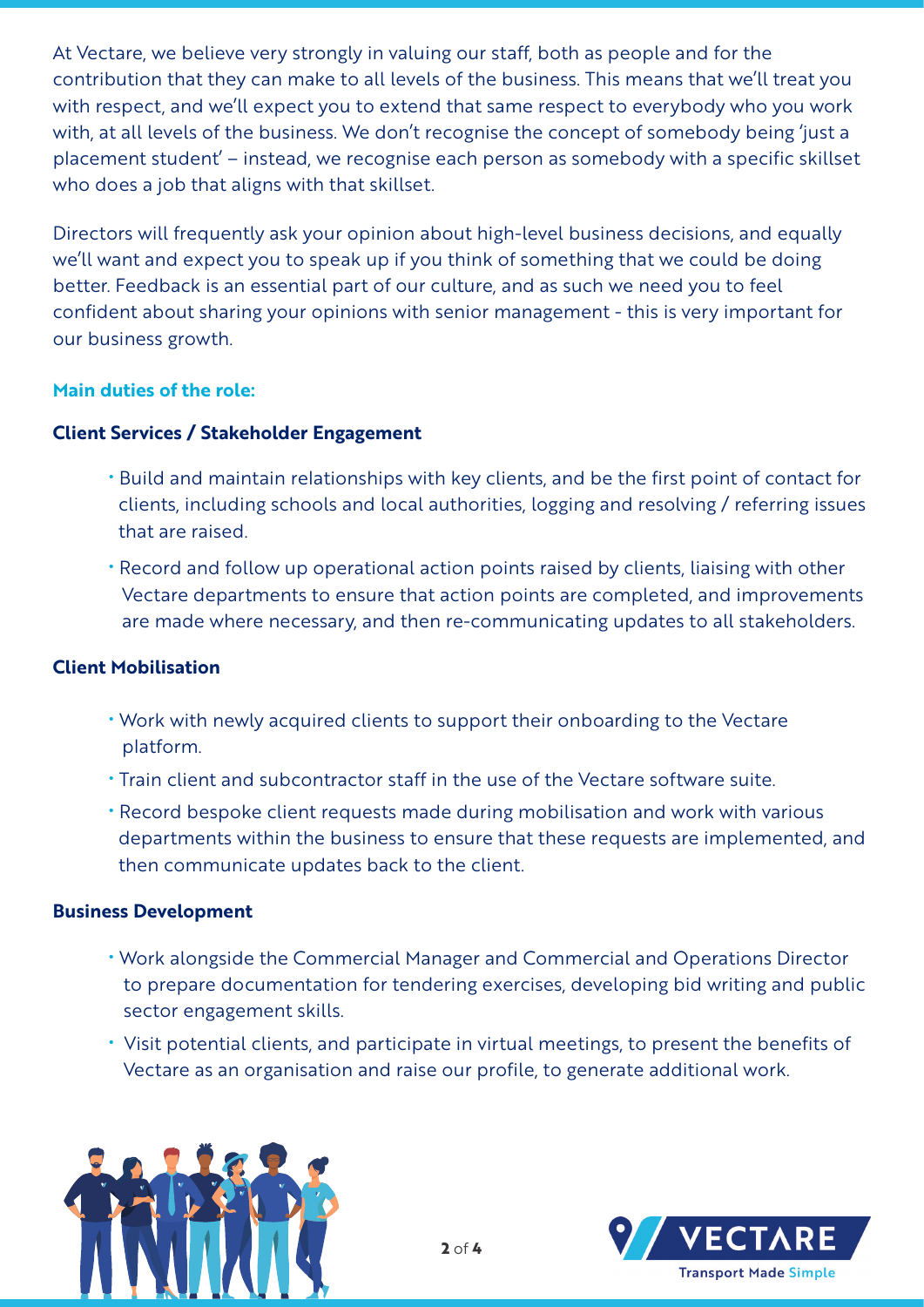• Directly impact key development decisions, and contribute ideas that are heard and implemented, to improve the efficiency of the business

# **Daily Management of Transport Operations**

- Use Vectare technology to monitor bus, coach and minibus services via GPS tracking, proactively identifying delays / disruption and communicating these to customers via email, text message and online updates.
- Handle customer enquiries by email and telephone keeping parents, students and schools up to date when disruption occurs.
- Monitor compliance with contract conditions and ensure that the standard of service delivery that we offer is optimised.
- Record and follow up operational action points identified during routine monitoring, liaising with other Vectare departments to ensure that action points are completed, and improvements are made where necessary.
- Gain experience of operations based situations in a fast-paced and dynamic environment.

We work closely with over 50 independent schools around the United Kingdom and in this role you will be the first point of contact to the senior management teams. This could range from resolving parental enquiries, to advising clients on the profitability of key transport decisions.

# **About You:**

To fit in and be successful at Vectare, you'll need to be an enthusiastic individual who can confidently answer 'yes' to all these questions:

- Do I work well independently, and as part of a team?
- Am I a good communicator, in person, over the phone and in writing?
- Can I work on my own initiative, and use discretion and autonomy to solve problems proactively and compassionately?
- Am I innovative? Do I often come up with creative solutions to problems, rather than just implementing other people's solutions?
- Have I got excellent attention to detail?
- Am I able to spot problems and notice when things aren't quite right? Can I create solutions to these problems using my own initiative?